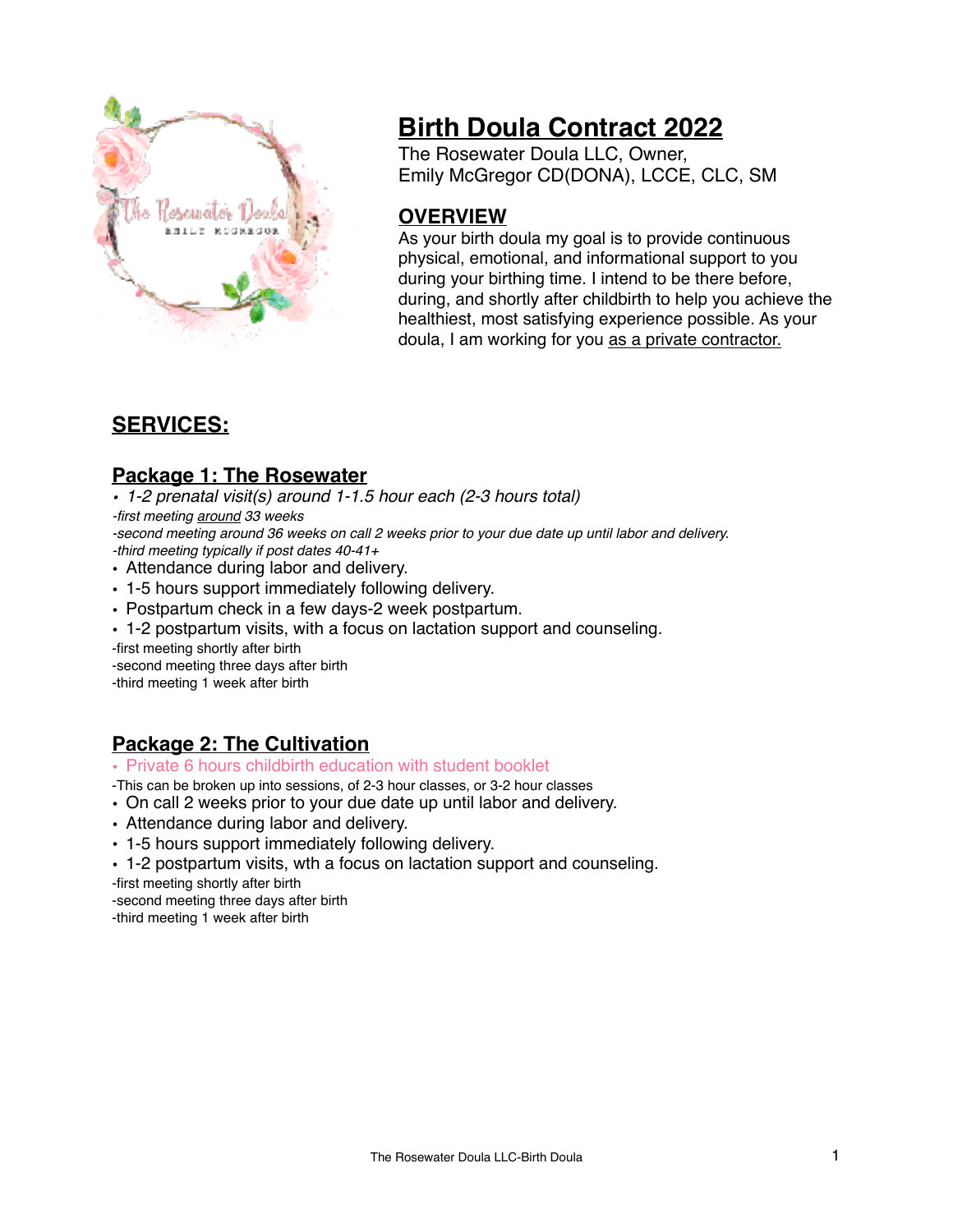**Prenatal visits**: I intend to provide information and education as needed. We will go over the '4 aspects of birth' the Physical, emotional, hormonal, and mental. "Your body, your baby, your birth." is a common, and powerful mantra doulas, including myself, work and live by.

**When Labor Begins**: My role is to help you have a satisfying birth as **you** define it. The more we explore this in advance, the better I will be able to fulfill this role. When you think labor has begun, **call me** and let me know. In the event that I miss the birth due to **'failure to call'** all charges are NON-REFUNDABLE.

#### **\*\*\*After attempting to call me, if you do not hear back to me after 45 minuets, please go straight to calling my designated back up for you.\*\*\***

*Active* Labor: (contractions/pressure waves 4-5 minutes apart, lasting 1 minute, for about and hour). Once you ask me to come, I will generally be with you within **one hour and forty minutes**, if not sooner.

**When you are in Labor:** I can offer help and advice with comfort measures such as guiding your breathing, enhancing relaxation, encouraging movement, suggesting effective positions for labor, and doing basic massage and acupressure, I am not a certified massage therapist. I can assist with gathering information about the progress of labor to make sure you have the information needed to make informed decisions. My most critical role is providing continuous emotional reassurance and comfort.

**After Birth:** I intend to remain with you for 1-5 hours immediately after birth, until you are comfortable. I can also help with initial breastfeeding/feeding. My services also include 1-2 postpartum visit, usually within the 1-6 weeks after the birth. During this visit, I can provide breastfeeding support, baby care tips, referrals to community resources.

#### **REFUNDS & BACKUP POLICY & 15 HOUR CLAUSE**

**No refunds will be made if using "sliding scale" No back-up guaranteed if using a "sliding scale"**

I do have **two,** back-up doulas, one will be assigned to your birth. Prior to birth, we can arrange a time where you can personally/virtually meet, if you desire. It is your responsibility to inform me this is something you want to do.

\**Covid-Clause,* In the event that I or my back-up can not attend your birth in-person due to hazardous weather conditions, *pandemic restrictions*, or other "acts of god", I will then provide virtual doula support (to the best of my ability) and *20% of the total fee will be refunded.*

\*In the event of a precipitous birth, (under 4 hours of active labor) and I am not in attendance, *payment is due in full, additional postpartum services may be added. Up to 5 days, 2-3 hours a day.*

\*If I or my back-up miss your non-precipitous birth in the event that it was "failure on our end" post 1 hour 40 minutes grace for travel time. *50% of the entire fee will be refunded.* 

*\*In the event of a planned cesarean (I.E. breeched baby), payment is due in full, additional postpartum services may be added. Up to 5 days, 2-3 hours a day.*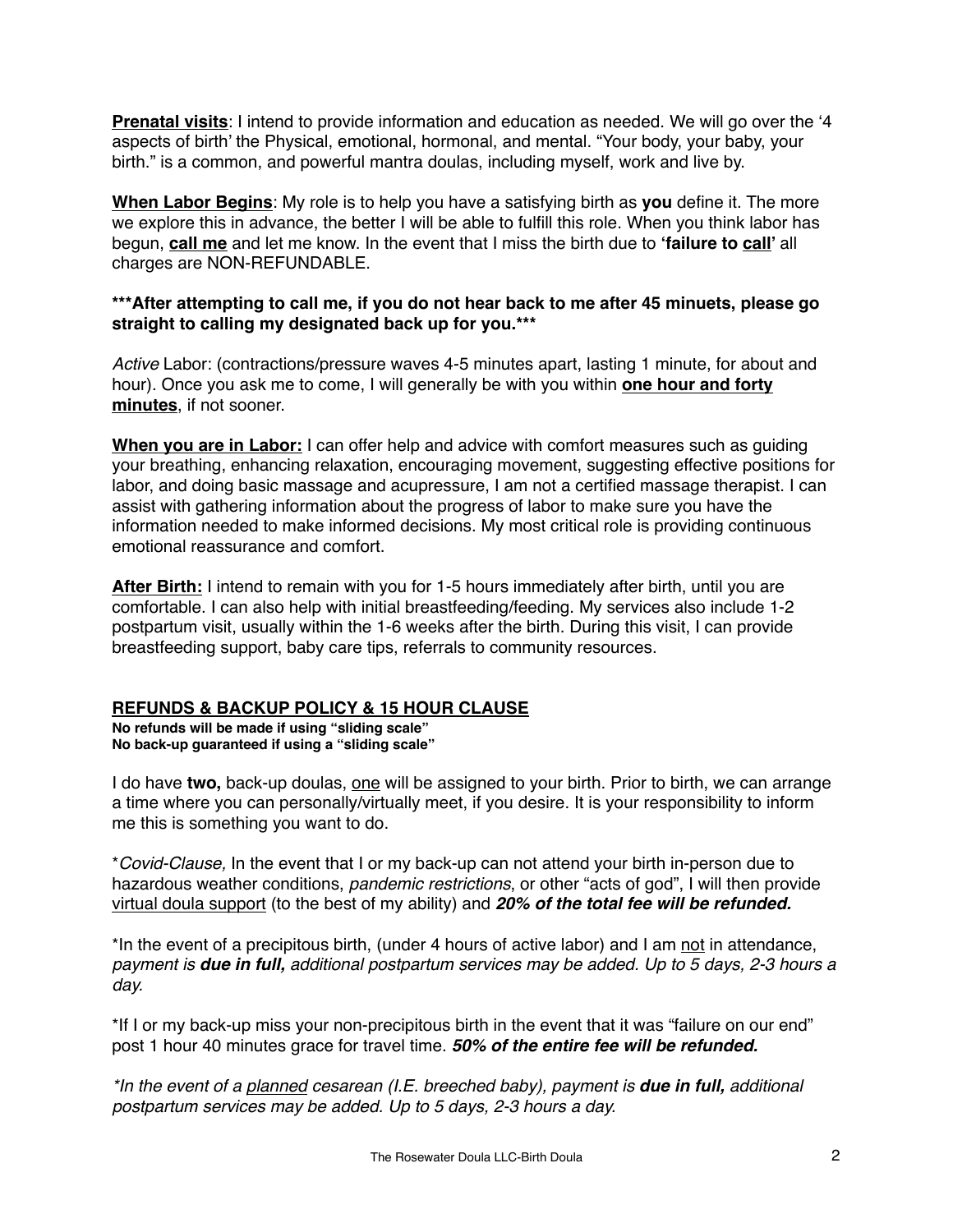\*In the event of an unplanned cesarean, the payment is *due in full, regardless if I am permitted back in the Operating Room. If I have not spent time laboring in person or virtually with you, additional postpartum services may be added. Up to 5 days, 2-3 hours a day.*

In the event that my "in person, hands on time" proceeds 15 hours, in which I am present for, I reserve the right to go home and rest. At this point you have **TWO** options:

- 1. You can proceed without a doula for a period of time, while I rest, if baby still has not been born I am happy to come back to your labor and delivery. (rest period typically around 2 hours)
- 2. OR call in my back-up doula. If you DO choose to have a back-up doula each hour will be an additional \$30.00. At this point, it is YOUR choice.

If I or my back-up miss the birth under the 15 hour clause—**payment is required in full.**

**\***After signing this contract at any point if you decide that you no longer wish to receive my doula services for any reason, you are legally bound to **pay the retainer fee of 50% .**

#### **WHEN TO CALL**

\*It is your responsibility to inform me once labor has begun.

\*It is your responsibility to ask me to come to your birth space when you are ready my support.

I am happy to come whenever YOU feel as though you are ready for additional support. This includes me meeting you at *HOME* and/or your *BIRTHING PLACE.* As soon as I arrive in either place, the 15 hour clause is in effect.

If you are experiencing any of these signs contact your care provider and then CALL me:

\*Water breaking/leaking fluids. \*Frequent contractions (pressure waves) on a regular basis. \*4-1-1 or 5-1-1 **(4 minutes apart, lasting 1-2 minutes, for 1 hour)**

If you are experiencing any of these signs contact me: \*6 or more contractions off and on in one day. \*Lower back pressure. \*Losing your mucus plug/bloody show.

#### **DOULA LIMITATIONS & SCOPE**

**\*I do not** perform clinical tasks, such as blood pressure, fetal heart checks, vaginal exams, etc. I am there to provide only physical and emotional support and advocacy.

**\*I do not** make decisions for you. I will help you get the information you need to make your own informed decisions. I will also remind you if there is a departure from your Birth Plan, and will verify if this is, in fact, your own informed decision.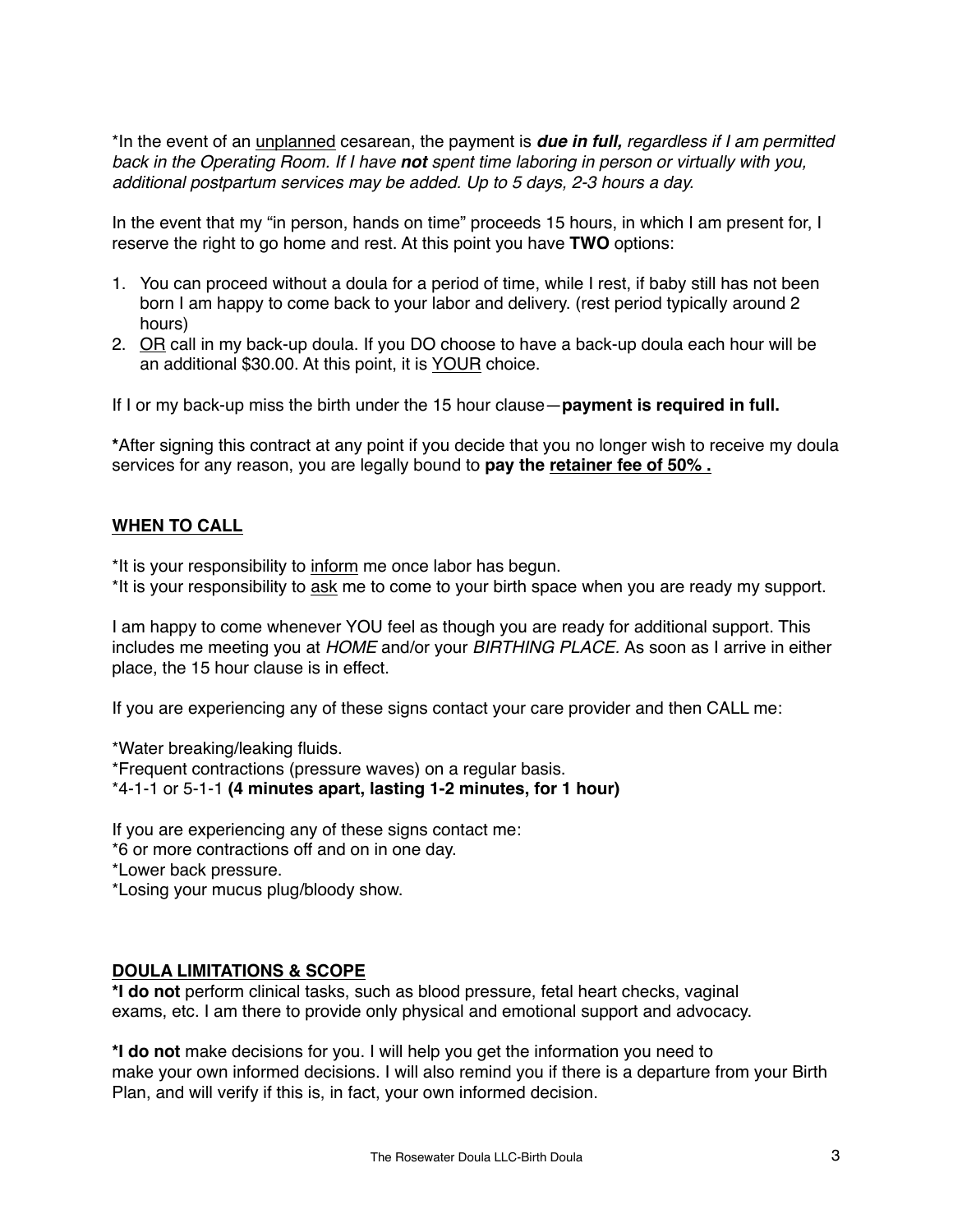**\*I will not** speak to medical staff regarding matters where health care decisions are being made. I can however discuss your concerns with you and suggest options. I can support you in discussions with staff as your advocate, making sure you have the opportunity to discuss concerns, but you or your partner will speak on your behalf to the medical staff.

#### **CONTRACTED SERVICES**

|                             | for Birth Doula services and agree to pay for doula services.    |                     |
|-----------------------------|------------------------------------------------------------------|---------------------|
|                             | I Agree to all the terms and conditions stated in this contract: |                     |
|                             |                                                                  | Date_______________ |
|                             |                                                                  |                     |
| Due Date: The Due Date:     | On-Call Period: immediately after signing contract               |                     |
|                             |                                                                  |                     |
| <b>Additional services:</b> | Travel fee for out side of Kitsap County \$50                    |                     |
|                             | $\overline{107ALS}$                                              |                     |

50% of full fee Retainer due at **SIGNING** of contract. *\*\*REMAINDER OF FEE DUE BY 36 weeks GESTATION\*\** 

Please make ALL checks out to *THE ROSEWATER DOULA LLC*